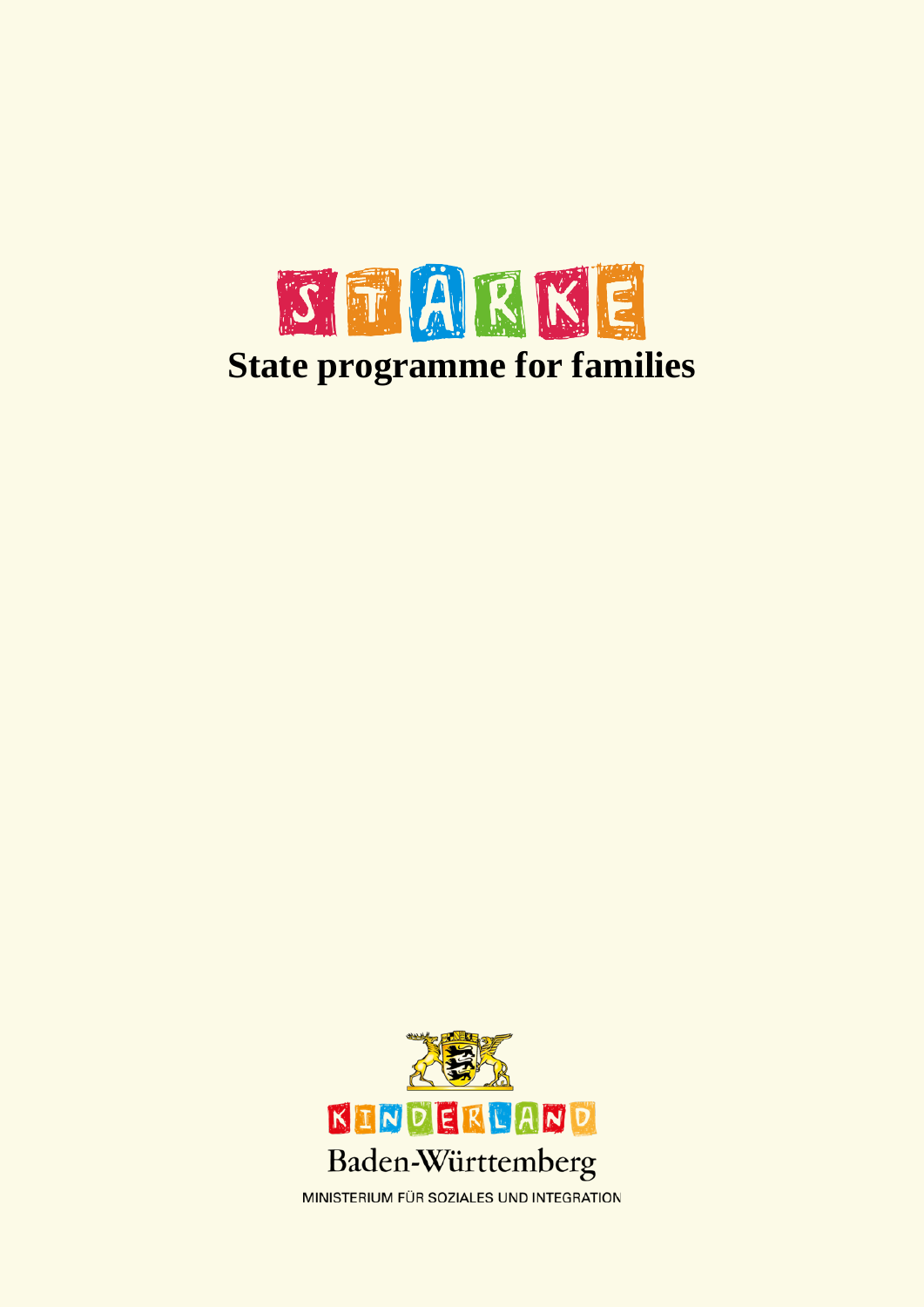Dear parents,

To have and to love a child, to give them strength and to support them throughout their life is among the most rewarding but also most challenging tasks that parents face. With the STÄRKE ("STRENGTH") programme, the federal state of Baden-Wuerttemberg therefore aims to promote parenting skills. You are very welcome to join one of the open meetings to exchange thoughts with other parents, to get in touch with an expert, or to take part in our family education events.

We would be very pleased if you decide to use our STÄRKE services.

I wish you and your family all the best and lots of fun!



Manne Lucha MdL Minister for Social Affairs and Integration Baden-Wuerttemberg

Haune Dr. Ca

# **What is <b>NHARKE** and who can take part?

STÄRKE is a state programme aiming to promote parenting skills and to help parents to improve their children's development opportunities.

Family education services and offerings by local providers are available to (future) parents across the cities, towns, and districts of Baden-Wuerttemberg.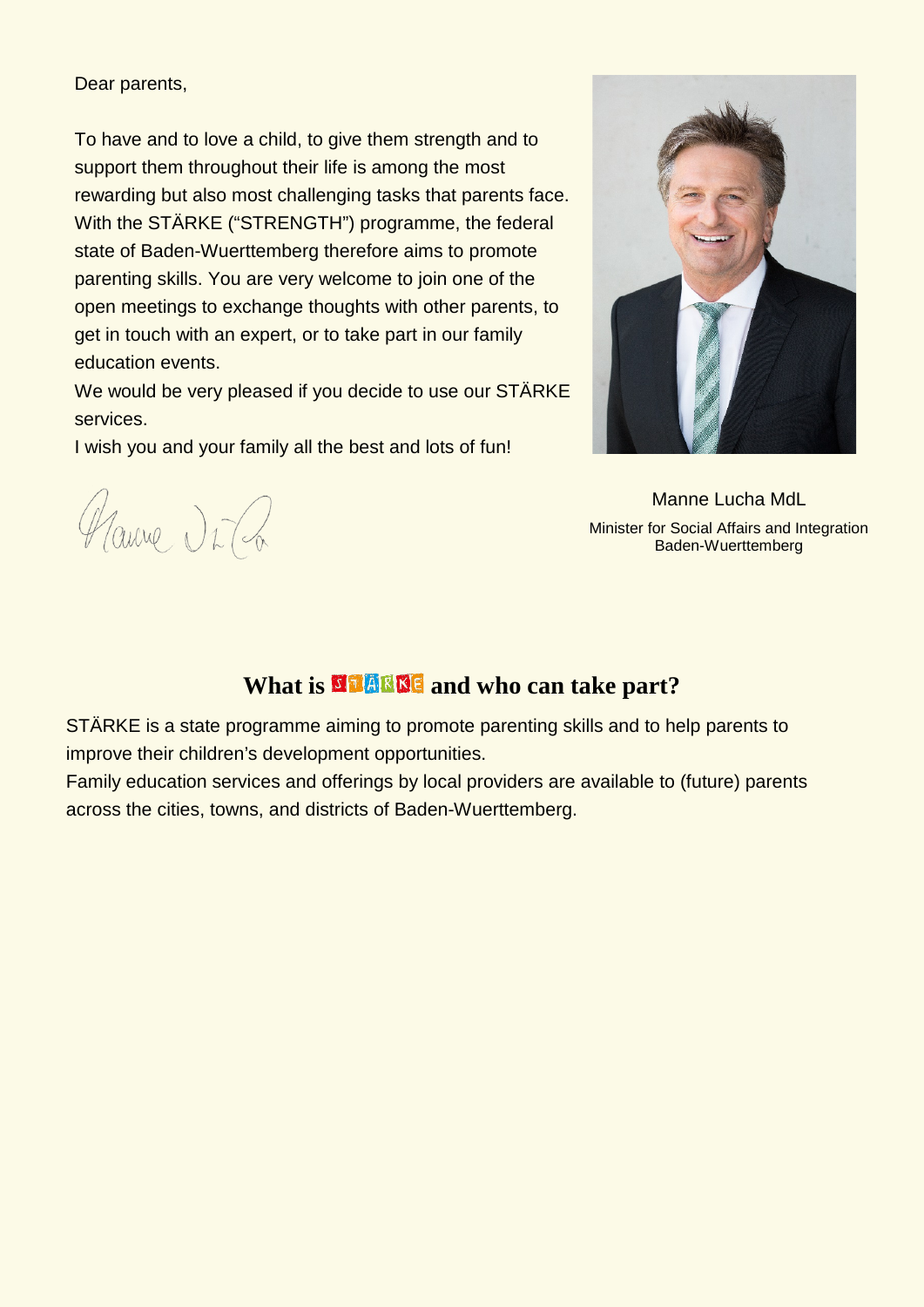## **Which <b>MENKE** offerings are available?

#### **Open meetings**

The open meetings are available to all families free of charge. They are a space for meeting other families and exchanging stories. The meetings are held at easily accessible education venues and they are intended for (future) families in all stages of life. Parents can discuss issues relevant to their current situation and seek information about other offerings and financial support options for families.

### **Services for families in special situations**

If you find yourself in a special situation, you can benefit from services that meet your particular requirements at a reduced rate or free of charge. You can use these services regardless of your child's age.

Special life situations include

- Single parent families
- Early parenthood (at least one parent under 18 years of age)
- Families with twins / multiple births
- Foster and adoptive families
- Families with same-sex parents
- Families that have experienced violence
- Family members with illnesses (including addictions), disabilities, or nursing needs.

### **Family education camps**

Families in special situations are also able to take part in a family education camp or a weekend event for their particular target group. Funding options are available.

# **Where do I find information about the <b>MERKE** offerings?

Information about the offerings is available from the authority in charge of family matters at your local town hall or district administration, as well as from your town's or district's official website. You can also contact parent-child centres, maternity centres, and other family education providers to find out about the latest events.